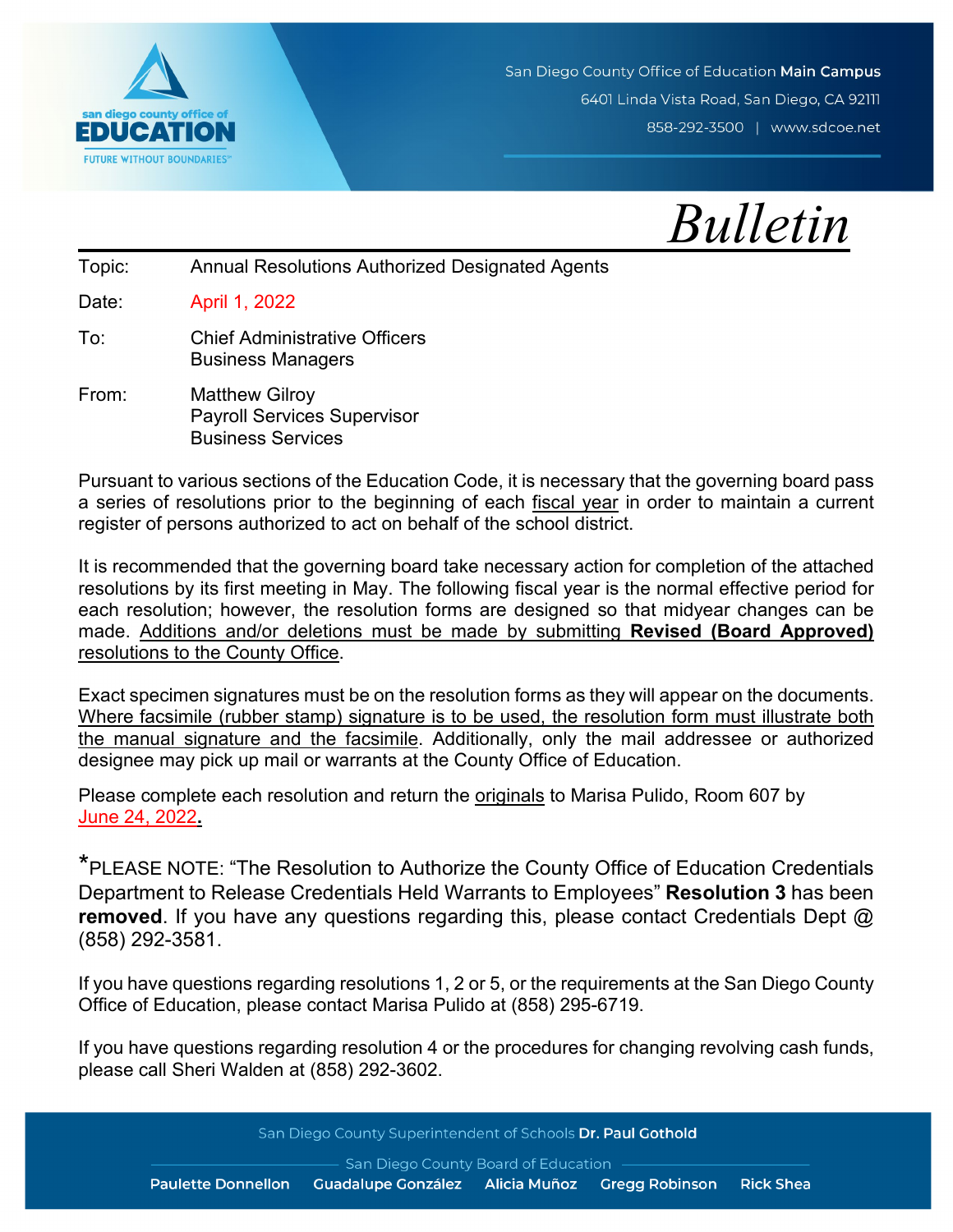Annual Resolutions Authorized Designated Agents April 1, 2022 Page 2

**REMINDER** -- Please review the authorized personnel on your Revolving Cash Funds each year. You must update the information if the authorized personnel leave/change.

The resolution forms are now a Writable PDF document. We hope this will make it easier for you to fill in your district's information.

MG:MP **Enclosures**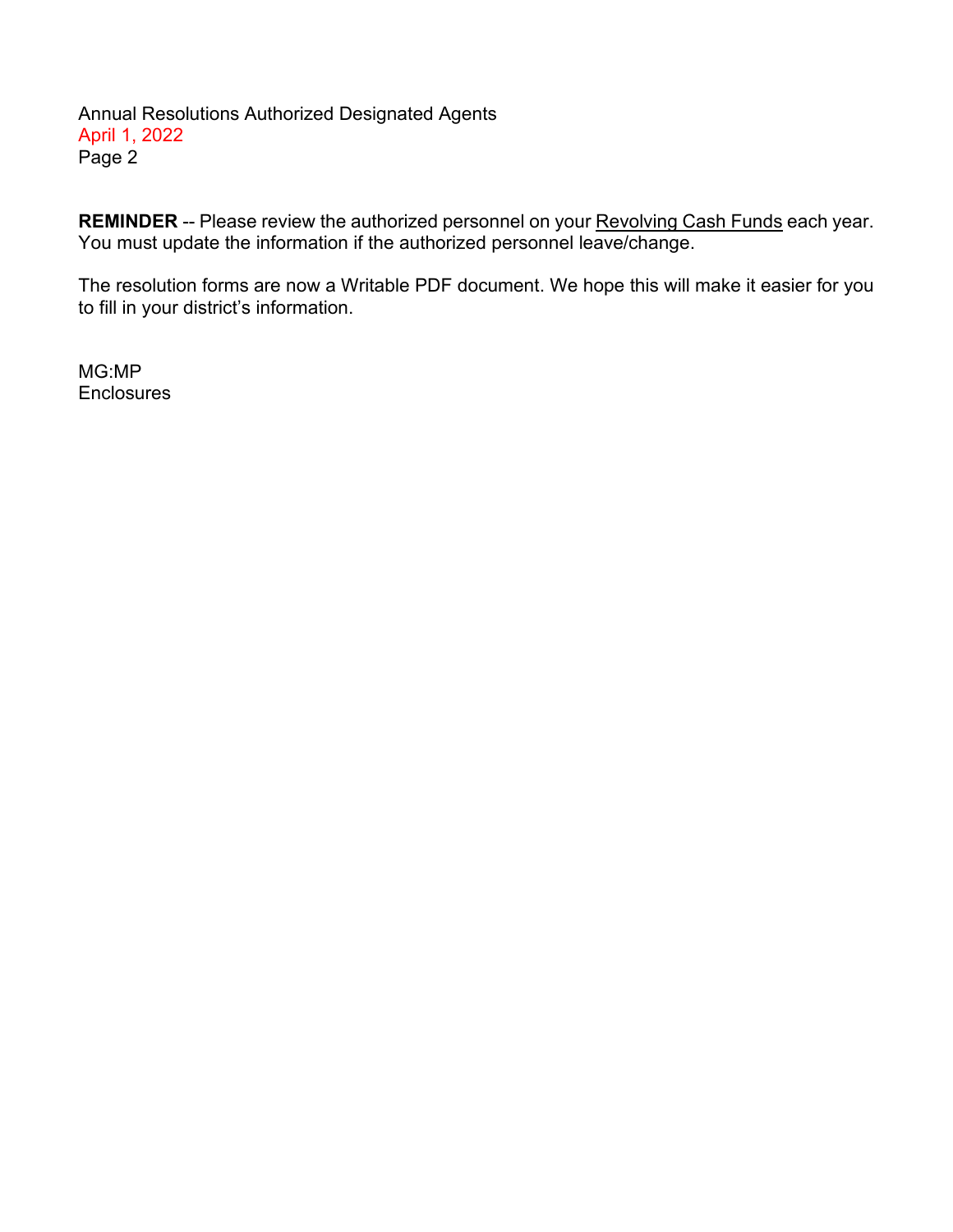## **RESOLUTION # RESOLUTION DESIGNATING AUTHORIZED AGENT TO RECEIVE MAIL** AND PICK UP WARRANTS AT THE COUNTY OFFICE OF EDUCATION

|                                                                 |                                                                                                                                                           |                                                                                    | School District, San Diego County ON MOTION                                                                                                                                 |                 |  |        |  |  |                                                                                                                                               |
|-----------------------------------------------------------------|-----------------------------------------------------------------------------------------------------------------------------------------------------------|------------------------------------------------------------------------------------|-----------------------------------------------------------------------------------------------------------------------------------------------------------------------------|-----------------|--|--------|--|--|-----------------------------------------------------------------------------------------------------------------------------------------------|
| effective _________________________through June 30, __________. |                                                                                                                                                           |                                                                                    | OF member __________________, seconded by member _______________________________                                                                                            |                 |  |        |  |  |                                                                                                                                               |
|                                                                 |                                                                                                                                                           |                                                                                    |                                                                                                                                                                             |                 |  |        |  |  |                                                                                                                                               |
|                                                                 | IT IS RESOLVED AND ORDERED that:                                                                                                                          |                                                                                    |                                                                                                                                                                             |                 |  |        |  |  |                                                                                                                                               |
| 1.                                                              | Sections is                                                                                                                                               | The authorized agent (one person only) to receive mail from the Accounting/Payroll |                                                                                                                                                                             |                 |  |        |  |  |                                                                                                                                               |
| 2.                                                              |                                                                                                                                                           |                                                                                    | Sections is ________________________________.<br>The authorized person(s) or district(s) to pick up warrants from the County Office (other<br>than the mail addressee) are: |                 |  |        |  |  |                                                                                                                                               |
|                                                                 |                                                                                                                                                           |                                                                                    |                                                                                                                                                                             |                 |  |        |  |  |                                                                                                                                               |
|                                                                 |                                                                                                                                                           |                                                                                    |                                                                                                                                                                             |                 |  |        |  |  |                                                                                                                                               |
|                                                                 |                                                                                                                                                           |                                                                                    |                                                                                                                                                                             |                 |  |        |  |  |                                                                                                                                               |
|                                                                 |                                                                                                                                                           | mail                                                                               |                                                                                                                                                                             | hold consortium |  |        |  |  |                                                                                                                                               |
| 3.                                                              | Check one $\Box$                                                                                                                                          |                                                                                    | $\Box$ . $\Box$ .                                                                                                                                                           | $\Box$          |  |        |  |  | Check one $\square$ $\square$ $\square$ Monthly payroll warrants each and every month.<br>Daily/Hourly payroll warrants each and every month. |
|                                                                 | shall be submitted in writing to the San Diego County Office of Education.                                                                                |                                                                                    |                                                                                                                                                                             |                 |  |        |  |  | IT IS FURTHER RESOLVED that, this motion shall stand and that all additions and deletions                                                     |
|                                                                 |                                                                                                                                                           |                                                                                    |                                                                                                                                                                             |                 |  |        |  |  | PASSED AND ADOPTED by said Governing Board on <b>with the set of the following vote:</b>                                                      |
|                                                                 | AYES: MEMBERS                                                                                                                                             |                                                                                    |                                                                                                                                                                             |                 |  | (date) |  |  |                                                                                                                                               |
|                                                                 | NOES:______MEMBERS                                                                                                                                        |                                                                                    |                                                                                                                                                                             |                 |  |        |  |  |                                                                                                                                               |
|                                                                 | ABSENT: MEMBERS                                                                                                                                           |                                                                                    |                                                                                                                                                                             |                 |  |        |  |  |                                                                                                                                               |
|                                                                 | STATE OF CALIFORNIA )<br><b>COUNTY OF SAN DIEGO)</b>                                                                                                      |                                                                                    | SS                                                                                                                                                                          |                 |  |        |  |  |                                                                                                                                               |
|                                                                 | is a full, true, and correct copy of a resolution duly passed and adopted by said Board at a regularly<br>called and conducted meeting held on said date. |                                                                                    |                                                                                                                                                                             |                 |  |        |  |  | Clerk of the Governing Board, do hereby certify that the foregoing                                                                            |
|                                                                 |                                                                                                                                                           |                                                                                    |                                                                                                                                                                             |                 |  |        |  |  | Secretary/Clerk of the Governing Board                                                                                                        |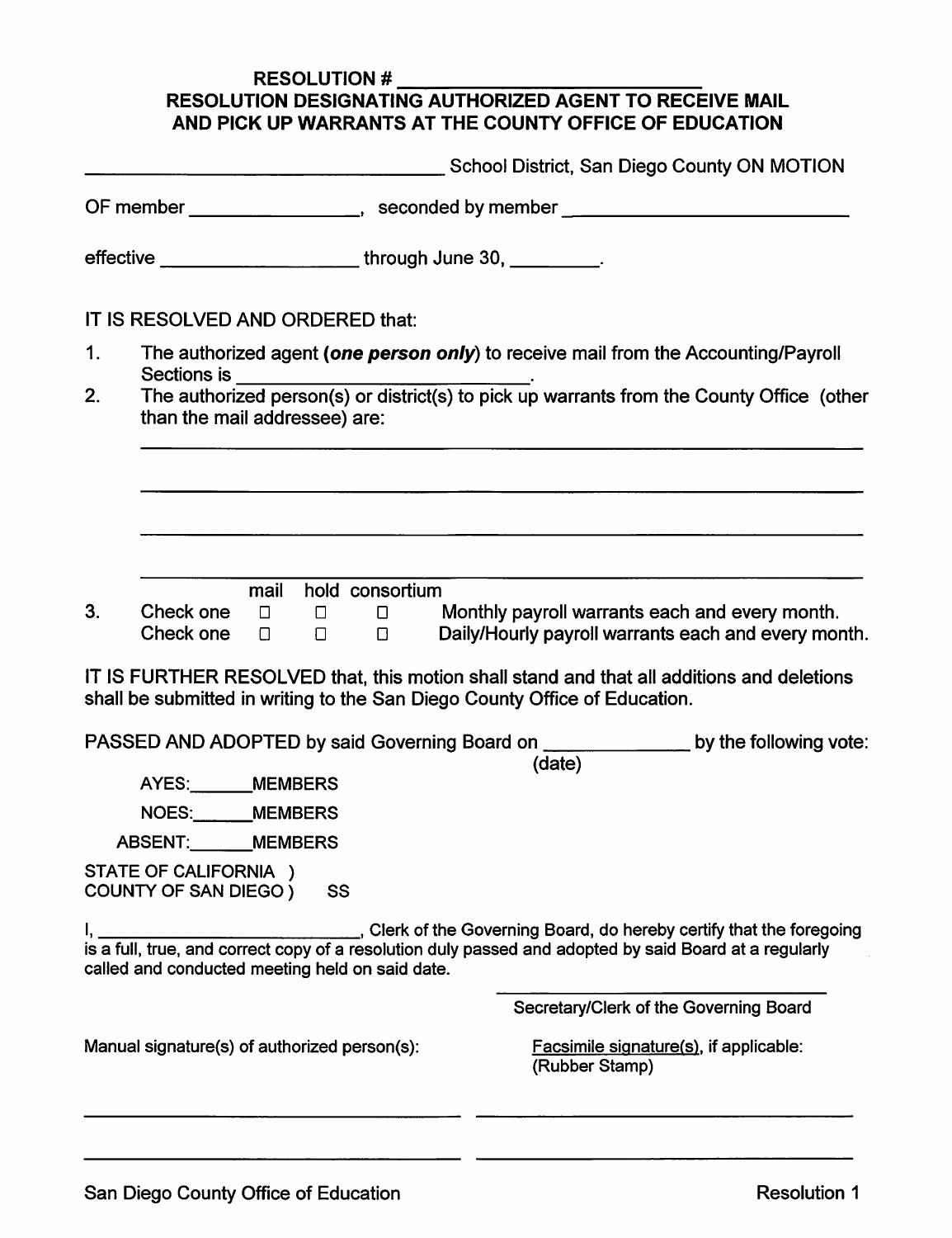## **RESOLUTION # PAYMENT ORDER RESOLUTION**

School District, San Diego County ON MOTION

OF member \_\_\_\_\_\_\_\_\_\_\_\_\_\_\_\_\_\_\_\_, seconded by member \_\_\_\_\_\_\_\_\_\_\_\_\_\_\_\_\_\_\_\_\_\_\_\_\_\_\_\_\_

effective effective through June 30,

IT IS RESOLVED AND ORDERED that, in accordance with the provisions of Section 3100 et seq., Chapter 8, Division 4, Title I of the Government Code (all districts), the following person(s) be and is hereby designated to ascertain and certify that each employee of said district has taken the oath of allegiance.

 $\overline{\text{or}}$ 

IT IS FURTHER RESOLVED AND ORDERED that, in accordance with the payroll procedure provided in Education Code Section 45310 (merit system districts only), no warrant shall be drawn by or on behalf of the governing board of this district for the payment of any salary or wage to any employee in the classified service unless the assignment bears the certification of the

following person:

**Example 2016**, Personnel Director

IT IS FURTHER RESOLVED that this motion shall stand and that all additions and deletions shall be submitted in writing to the San Diego County Office of Education.

PASSED AND ADOPTED by said Governing Board on \_\_\_\_\_\_\_\_\_\_\_ by the following vote:

AYES: MEMBERS

NOES: MEMBERS

ABSENT: MEMBERS

STATE OF CALIFORNIA ) COUNTY OF SAN DIEGO ) SS

I, \_\_\_\_\_\_\_\_\_\_\_\_\_\_\_\_\_\_\_\_\_\_, Clerk of the Governing Board, do hereby certify that the foregoing is a full, true, and correct copy of a resolution duly passed and adopted by said Board at a regularly called and conducted meeting held on said date.

Secretary/Clerk of the Governing Board

Manual signature(s) of authorized person(s):

Facsimile signature(s), if applicable: (Rubber Stamp) Gov Code Sec. 5501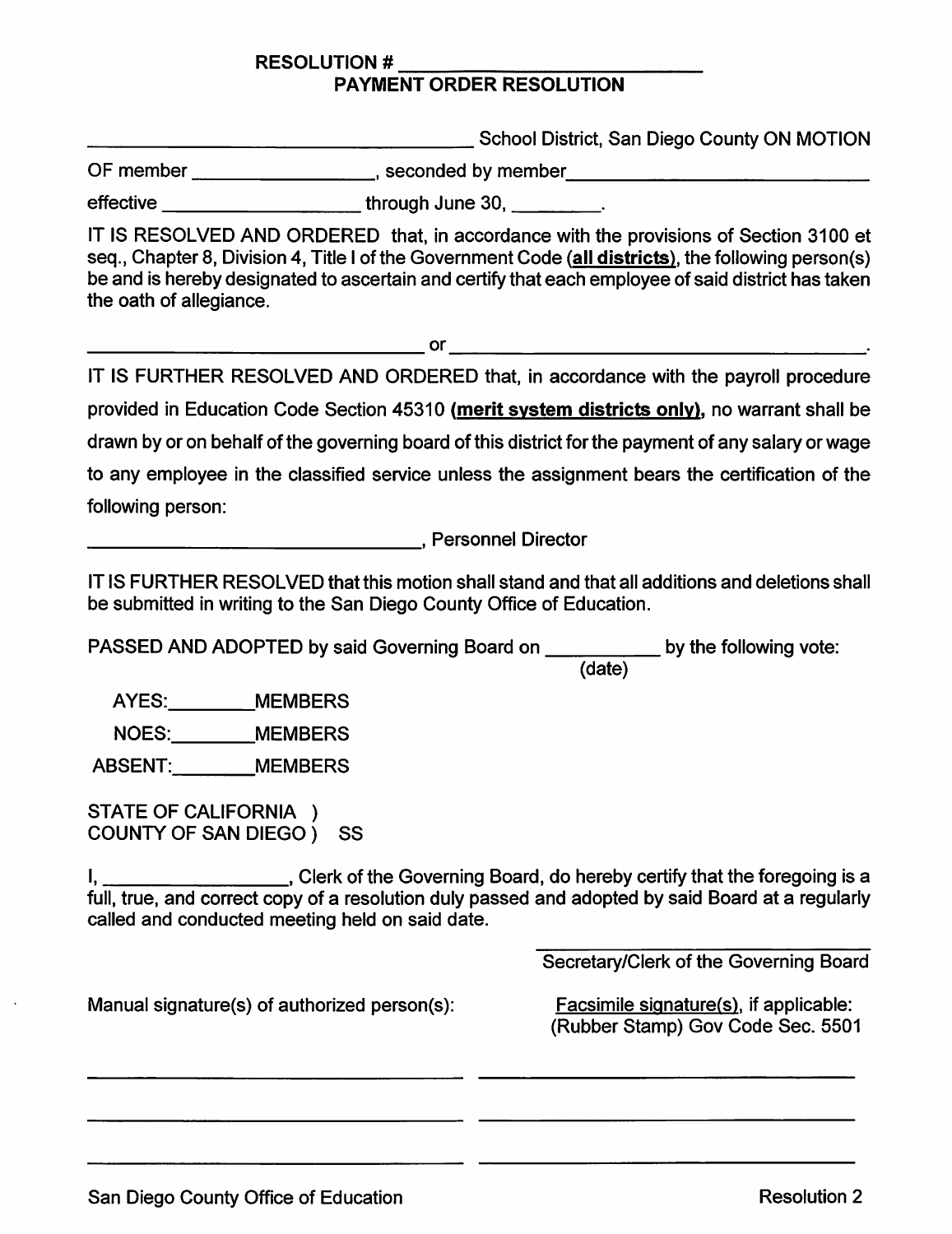## **RESOLUTION # RESOLUTION DESIGNATING AUTHORIZED AGENT TO SIGN SCHOOL ORDERS** (COMMERCIAL WARRANTS)

**Example 2018 School District, San Diego County ON MOTION** 

OF member example and seconded by member and seconded by member

effective \_\_\_\_\_\_\_\_\_\_\_\_\_\_\_\_\_\_\_\_\_\_\_\_\_\_\_\_\_\_\_\_through June 30, \_\_\_\_\_\_\_\_\_\_\_.

IT IS RESOLVED AND ORDERED that, pursuant to the provisions of Education Code Section 42632 or 85232. **Example 2018** be and is hereby authorized to sign any and all orders in the name of said District, drawn on the funds of said District.

IT IS FURTHER RESOLVED that this motion shall stand and that all additions and deletions shall be submitted in writing to the San Diego County Office of Education.

by the following

AYES: MEMBERS

NOES: MEMBERS

ABSENT: MEMBERS

STATE OF CALIFORNIA ) COUNTY OF SAN DIEGO ) SS

I, \_\_\_\_\_\_\_\_\_\_\_\_\_\_\_\_\_\_\_\_\_, Clerk of the Governing Board, do hereby certify that the foregoing is a full, true, and correct copy of a resolution duly passed and adopted by said Board at a regularly called and conducted meeting held on said date.

Manual signature(s) of authorized person(s):

Secretary/Clerk of the Governing Board

Facsimile signature(s), if applicable: (Rubber Stamp)